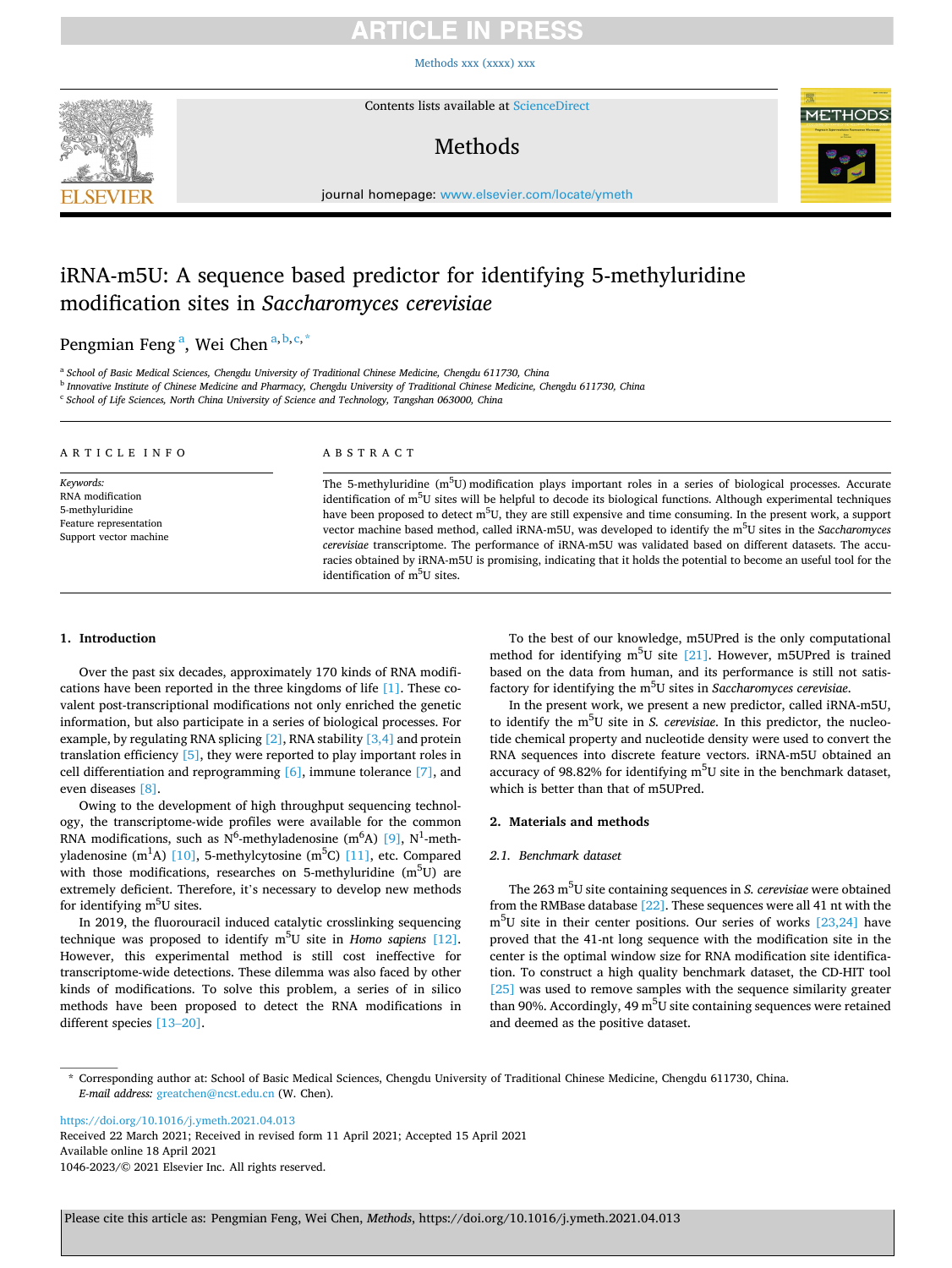## **ARTICLE IN PRES**

#### *P. Feng and W. Chen*

Since the  $\mathrm{m}^{5}\mathrm{U}$  in RMBase database were all from tRNA, the negative samples were collected from the tRNAs of *S. cerevisiae* by obeying the following criteria. The sequences should be 41 nt with the unmodified uridine sites in the center. By doing so, 205 negative samples with the sequence similarity no greater than 90% were obtained. Therefore, the benchmark dataset (namely tRNA\_Dataset) containing 49 samples and 205 negative samples was obtained.

In addition, to further evaluate the performance of the proposed method, we built another 10 negative datasets by harvesting the unmodified uridine sites from the transcripts of *S. cerevisiae*. By doing so, a huge number of 41-nt long sequences could be obtained. To balance the samples in the positive and negative datasets, we randomly selected out 490 negative samples and averagely divided them into 10 groups. Accordingly, another 10 negative datasets (namely dataset 1, dataset 2, …, dataset 10) with a 1:1 positive-to-negative ratio were constructed. All these data were provided in Supplementary Material.

#### *2.2. Sequence encoding scheme*

Since the effectiveness of nucleotide chemical property and nucleotide density have been proved for identifying nucleotide modification sites [\[26\]](#page-3-0), they were also used to encode the samples in the present work.

#### *2.2.1. Nucleotide chemical property*

The four components of RNA, namely adenine (A), guanine (G), cytosine (C) and uridine (U), have different chemical structures. They could be categorized into three different groups in terms of the number of rings, strong or weak hydrogen bonds, and existence of amino or keto group. In order to include the different chemical properties, the nucleotides in RNA were projected into a three dimensional Cartesian coordinate system, where the  $\times$ , *y* and *z* coordinates stand for the ring structure, the hydrogen bond, and the amino/keto group, and were defined by the following formula [\[27\],](#page-3-0)

$$
x_i = \begin{cases} 1 & \text{if } n_i \in \{A, G\} \\ 0 & \text{if } n_i \in \{C, U\} \end{cases}, y_i = \begin{cases} 1 & \text{if } n_i \in \{A, U\} \\ 0 & \text{if } n_i \in \{C, G\} \end{cases}, z_i
$$

$$
= \begin{cases} 1 & \text{if } n_i \in \{A, C\} \\ 0 & \text{if } n_i \in \{G, U\} \end{cases}
$$
(1)

Therefore, A, C, G and U in the sequence can be represented by (1, 1, 1), (0, 0, 1), (1, 0, 0) and (0, 1, 0), respectively.

#### *2.2.2. Nucleotide density*

In order to include the sequence order information surrounding the modification sites, the density  $d_i$  for nucleotide  $n_i$  at position *i* was defined as following [\[27\]](#page-3-0),

$$
d_i = \frac{1}{|N_i|} \sum_{j=1}^i f(n_j), \qquad f(n_j) = \begin{cases} 1 & \text{if } n_j = q \\ 0 & \text{other cases} \end{cases} \tag{2}
$$

|Ni| is the length of the prefix string containing *i* nucleotides. Take "A" in "AGCAUGCGA" as an example, the density of A at the 1st, 4th, and 9th positions were 1, 0.5 and 0.33, respectively.

By combining the nucleotide chemical property and nucleotide density, each nucleotide in the sequence will be encoded by a discrete vector containing 4 elements, 3 of them represent the nucleotide chemical property, and the other one represents the nucleotide density.

#### *2.3. Classification algorithm*

In the present work, the popular and powerful machine learning algorithm, namely support vector machine (SVM), was used to perform the classification [28–[31\].](#page-3-0) The LibSVM package 3.18 downloaded from [http://www.csie.ntu.edu.tw/~cjlin/libsvm/](http://www.csie.ntu.edu.tw/%7ecjlin/libsvm/) was used to implement the

SVM with the radial basis kernel function. The regularization parameter *C* and kernel parameter *γ* of SVM was determined by using the grid search method.

The predictions were made based on the probability score obtained from SVM. If the score is greater than 0.5, a uridine will be predicted as a m<sup>5</sup>U, otherwise, non-m<sup>5</sup>U.

### *2.4. Evaluation metrics*

The jackknife test was used to examine the performance of the proposed method. In the jackknife test, each sequence in the training dataset is in turn singled out as an independent test sample. The performance of the proposed model was measured by using the Sn (Sensitivity), Sp (Specificity), ACC (accuracy), MCC (Mathew's correlation coefficient), which have been widely used to evaluate computational models in bioinformatics and were defined as following [32–[34\].](#page-3-0)

$$
\begin{cases}\nSn = \frac{TP}{TP + FN} \times 100\% \\
Sp = \frac{TN}{TN + FP} \times 100\% \\
Acc = \frac{TP + TN}{TP + FN + TN + FP} \times 100\% \\
MCC = \frac{(TP \times TN) - (FP \times FN)}{\sqrt{(TP + FN) \times (TP + FP) \times (TN + FN) \times (TN + FP)}}\n\end{cases}
$$
\n(3)

where TP, TN, FP and FN represent the number of true positive, true negative, false positive, and false negative, respectively.

## **3. Result**

## *3.1. Nucleotide composition analysis*

In order to discover whether these exists nucleotide composition bias surrounding the m<sup>5</sup>U sites, the sequence logo of the positive samples was plotted by using the WebLogo tool [\[35\].](#page-3-0) The motif "GUUCGA" located at the positions ranging from  $-1$  to 4 relative to the m<sup>5</sup>U site was detected ([Fig. 1](#page-2-0)), which is exactly the consensus sequence to be recognized by m<sup>5</sup> U methyltransferases [\[36,37\]](#page-3-0).

## *3.2. m5 U sites identification*

The above analysis indicates that the sequence based information holds the potential for the identification of m<sup>5</sup>U sites. Thus, we encoded the RNA samples by using the scheme described in section 2.2. Accordingly, each of the 41-nt long sequence in the dataset was converted into a 164-dimensional vector and was used as the input of SVM. The regularization parameter and kernel parameters of SVM were 2 and 0.0078125, respectively. The model thus obtained is called iRNA-m5U. In the jackknife test, iRNA-m5U obtained an accuracy of 98.82% with the sensitivity of 93.88%, specificity of 100% and MCC of 0.96 for identifying the m<sup>5</sup>U site in the tRNA\_Dataset [\(Table 1\)](#page-2-0). In addition, the receiver operating characteristic (ROC) curve was also plotted as shown in [Fig. 2](#page-2-0). It was found that iRNA-m5U obtained an AUC of (area under curve) 0.969, indicating its excellent performance for identifying  $m<sup>5</sup>U$ sites.

To demonstrate whether the performance of the proposed method is depended on the negative samples, we further evaluated it by using the 10 negative datasets derived from the transcript. The performances of the proposed method for identifying the  $m<sup>5</sup>U$  sites in the 10 datasets are still excellent, and are comparable with that based on the tRNA\_Dataset ([Table 1\)](#page-2-0). This result demonstrates the robustness of the proposed method, and also indicates that its performance is independent of the negative sample selection bias.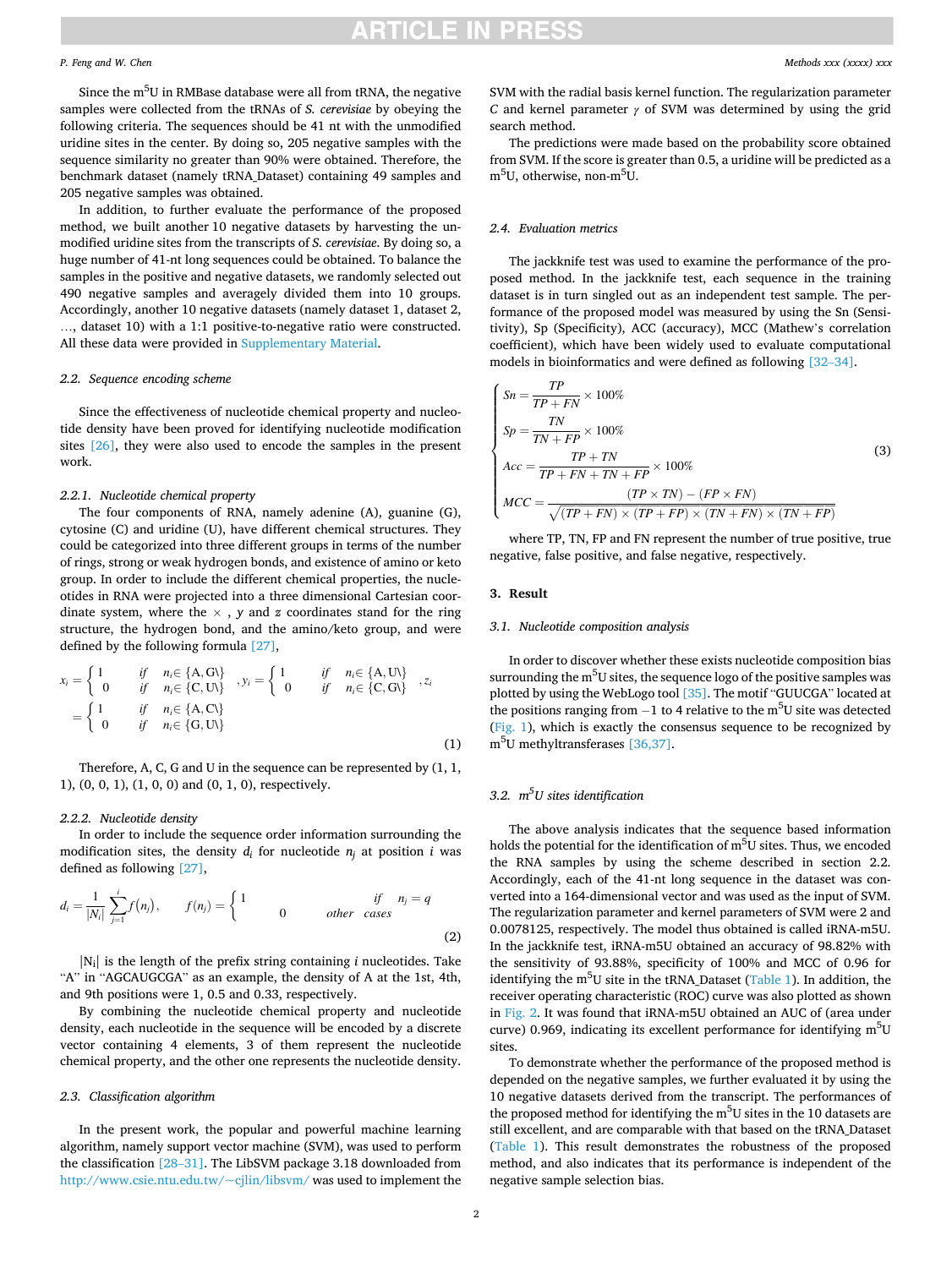<span id="page-2-0"></span>

Fig. 1. Nucleotide composition analysis for sequences surrounding the m<sup>5</sup>U sites.

**Table 1**  Predictive results for identifying m<sup>5</sup>U site based on different dataset.

| Source        | Dataset      | Sn(%) | Sp(%) | Acc $(%$ | <b>MCC</b> |
|---------------|--------------|-------|-------|----------|------------|
| tRNA          | tRNA Dataset | 93.88 | 100   | 98.82    | 0.96       |
| Transcriptome | Dataset 1    | 93.88 | 100   | 96.94    | 0.94       |
|               | Dataset 2    | 93.88 | 100   | 96.94    | 0.94       |
|               | Dataset 3    | 93.88 | 100   | 96.94    | 0.94       |
|               | Dataset 4    | 93.88 | 100   | 96.94    | 0.94       |
|               | Dataset 5    | 93.88 | 100   | 96.94    | 0.94       |
|               | Dataset 6    | 91.84 | 100   | 95.92    | 0.92       |
|               | Dataset 7    | 95.92 | 97.96 | 96.94    | 0.94       |
|               | Dataset 8    | 93.88 | 97.96 | 95.92    | 0.92       |
|               | Dataset 9    | 93.88 | 100   | 96.94    | 0.94       |
|               | Dataset 10   | 93.88 | 100   | 96.94    | 0.94       |



Fig. 2. The ROC curve of iRNA-m5U for identifying m<sup>5</sup>U.

#### *3.3. Comparison with existing methods*

To the best of our knowledge, m5UPred [\[21\]](#page-3-0) is the only computational method for identifying m<sup>5</sup>U sites in human transcriptome. Therefore, we compared the performance of iRNA-m5U with that of m5UPred for identifying the m<sup>5</sup>U sites in the tRNA\_Dataset. It was found that m5UPred only obtained an accuracy of 64.96% for identifying the m<sup>5</sup> U sites in the *S. cerevisiae* transcriptome (Table 2).

At the same time, we also validated the iRNA-m5U based on the independent test dataset built by Jiang et al [\[21\]](#page-3-0), which includes 245 human m<sup>5</sup>U sites containing sequences. However, iRNA-m5U only correctly identified 55  $\mathrm{m}^{5}$ U sites with the accuracy of 22.45%, which is lower than that of m5UPred.

The above results indicate that both m5UPred and iRNA-m5U are species specific. Therefore, it's necessary to develop species-specific methods for identifying m<sup>5</sup>U sites.

| Table 2                                                                              |
|--------------------------------------------------------------------------------------|
| Comparative results for identifying m <sup>5</sup> U site based on the tRNA_Dataset. |

| Dataset  | Sn(%) | Sp(%) | Acc $(% )$ | MCC  |
|----------|-------|-------|------------|------|
| m5UPred  | 61.22 | 65.85 | 64.96      | 0.22 |
| Our work | 93.88 | 100   | 98.82      | 0.96 |

#### **4. Discussion**

By performing the nucleotide composition analysis, the motif "GUUCGA" were detected surrounding the m<sup>5</sup>U sites. Accordingly, based on the sequence-derived information, namely nucleotide chemical property and nucleotide density, the iRNA-m5U was proposed to identify the m5 U sites in the *S. cerevisiae* transcriptome. The performances of iRNA-m5U were validated by using different datasets. The jackknife test results indicate that iRNA-m5U is promising and smarter than m5UPred for identifying m<sup>5</sup> U sites in *S. cerevisiae*.

In addition, iRNA-m5U was also applied to identify the  $m<sup>5</sup>U$  sites in human transcriptome. However, its performance was lower than that of m5UPred. This might be due to the small size of the benchmark dataset used to train iRNA-m5U. The features used in the present work were not informative enough to capture the key information to represent  $m<sup>5</sup>U$  site containing sequences in all species.

In order to enhance the generalization ability of iRNA-m5U, in future work, we will try to enlarge the dataset by harvesting much more data, and optimize the model by integrating features from different sources.

## **Declaration of Competing Interest**

The authors declare that they have no known competing financial interests or personal relationships that could have appeared to influence the work reported in this paper.

## **Acknowledgement**

This work was supported by the National Nature Science Foundation of China (No. 31771471).

#### **Appendix A. Supplementary data**

Supplementary data to this article can be found online at [https://doi.](https://doi.org/10.1016/j.ymeth.2021.04.013)  [org/10.1016/j.ymeth.2021.04.013](https://doi.org/10.1016/j.ymeth.2021.04.013).

#### **References**

- [1] [M. Frye, B.T. Harada, M. Behm, C. He, RNA modifications modulate gene](http://refhub.elsevier.com/S1046-2023(21)00105-5/h0005) [expression during development, Science 361 \(6409\) \(2018\) 1346](http://refhub.elsevier.com/S1046-2023(21)00105-5/h0005)–1349.
- [2] N. Guzzi, M. Cieśla, P.C.T. Ngoc, S. Lang, S. Arora, M. Dimitriou, K. Pimková, M.N. [E. Sommarin, R. Munita, M. Lubas, Y. Lim, K. Okuyama, S. Soneji, G. Karlsson,](http://refhub.elsevier.com/S1046-2023(21)00105-5/h0010) J. Hansson, G. Jönsson, A.H. Lund, M. Sigvardsson, E. Hellström-Lindberg, A. [C. Hsieh, C. Bellodi, Pseudouridylation of tRNA-Derived Fragments Steers](http://refhub.elsevier.com/S1046-2023(21)00105-5/h0010) [Translational Control in Stem Cells, Cell 173 \(5\) \(2018\) 1204](http://refhub.elsevier.com/S1046-2023(21)00105-5/h0010)–1216.e26.